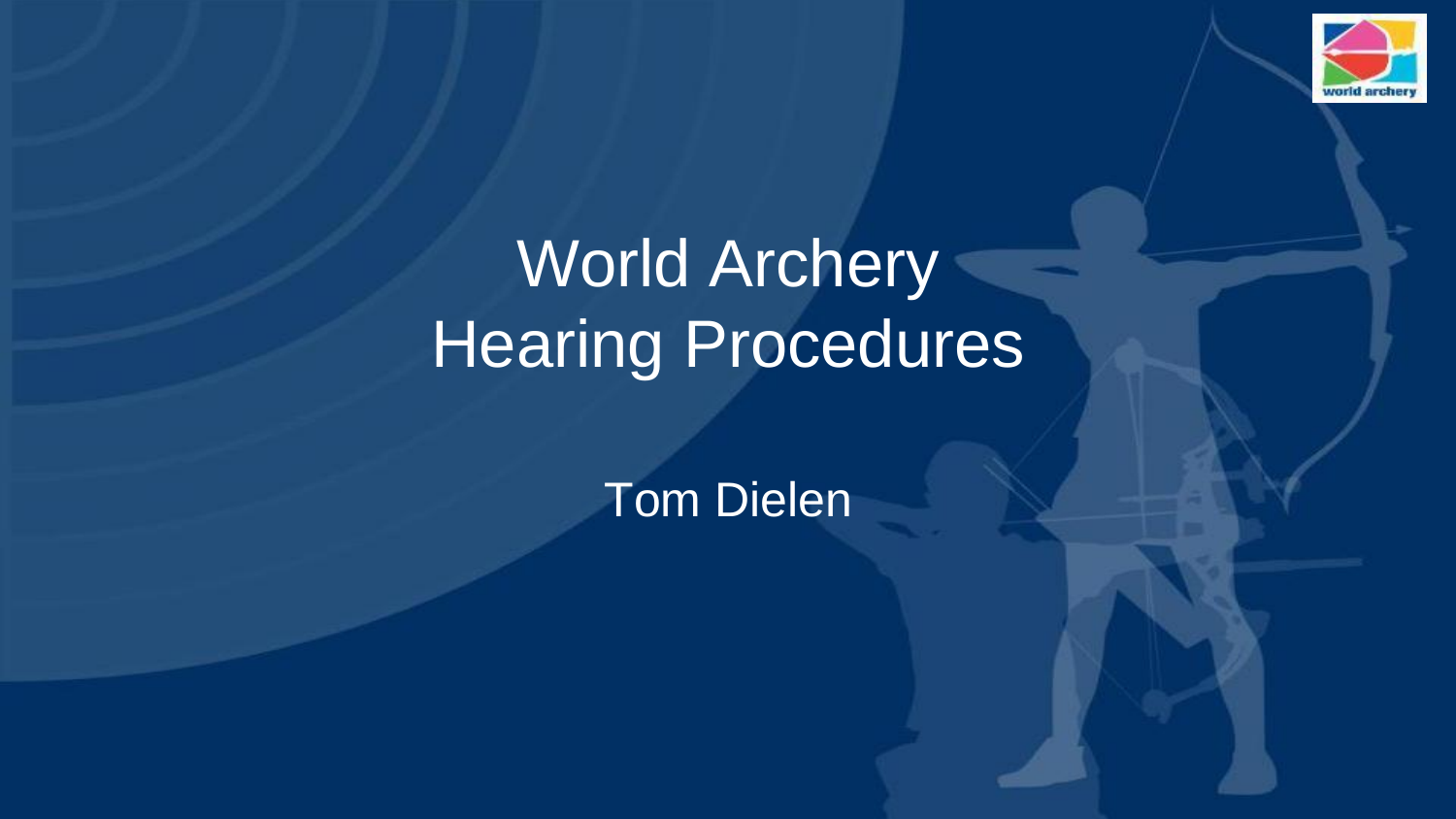

# World Archery

- **20 million** archers worldwide
- **164 Member Associations**
- Top countries across **5 continents**: China, Korea, India, Japan, Malaysia, USA, Mexico, Brazil, France, Italy, Turkey, Russia, Ukraine, Great Britain, Australia
- International media coverage in **170 territories**
- A global sport and a strong presence in Asia



*Jenjira 'Mix' Kertpraso, elite archer and former Miss Thailand*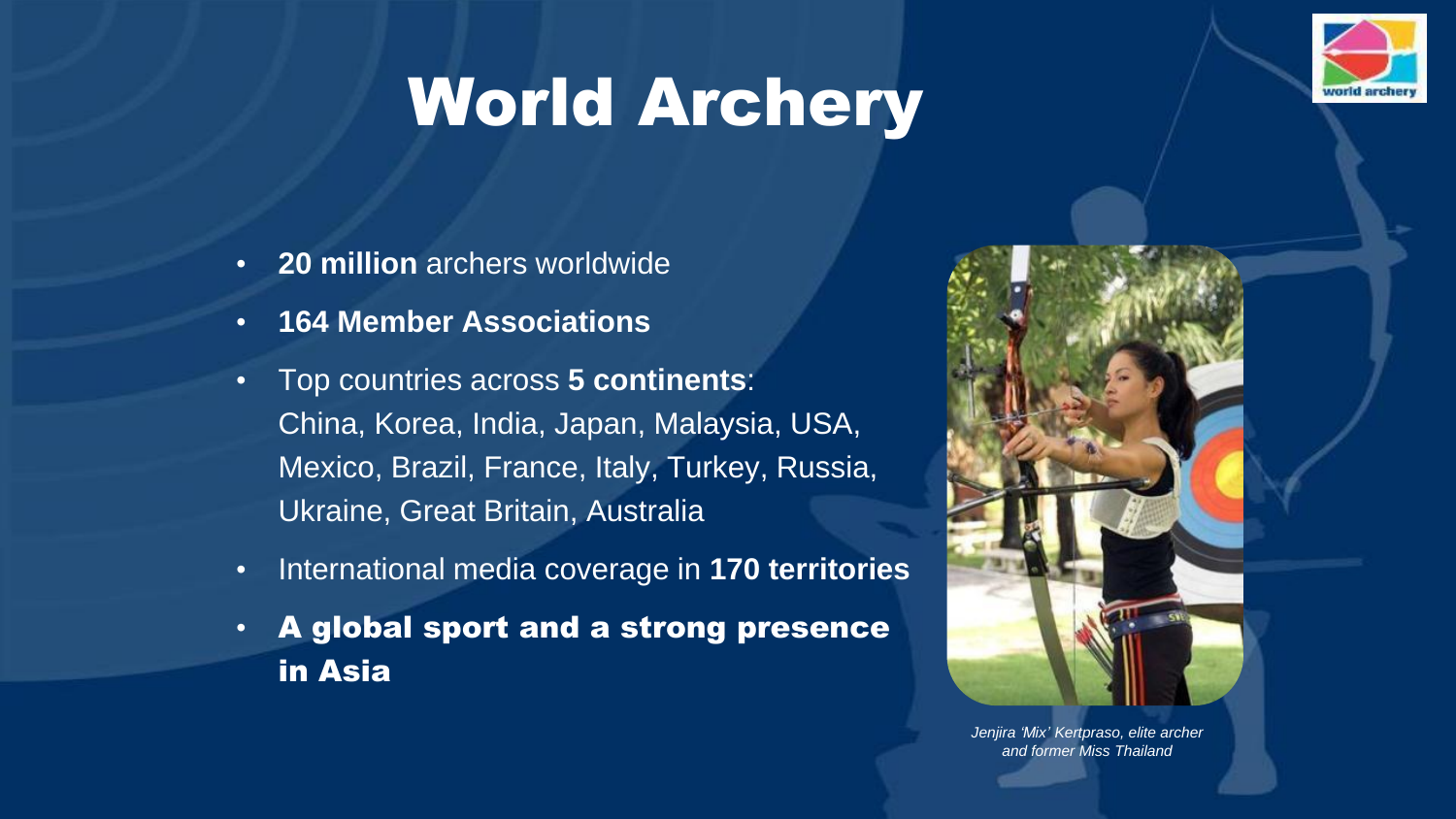## **Overview**

- Testing in Archery
- Archery a lower risk sport
- Results management
- Hearing Panel appointment
- Role of each party
- Challenges in hearings
- Questions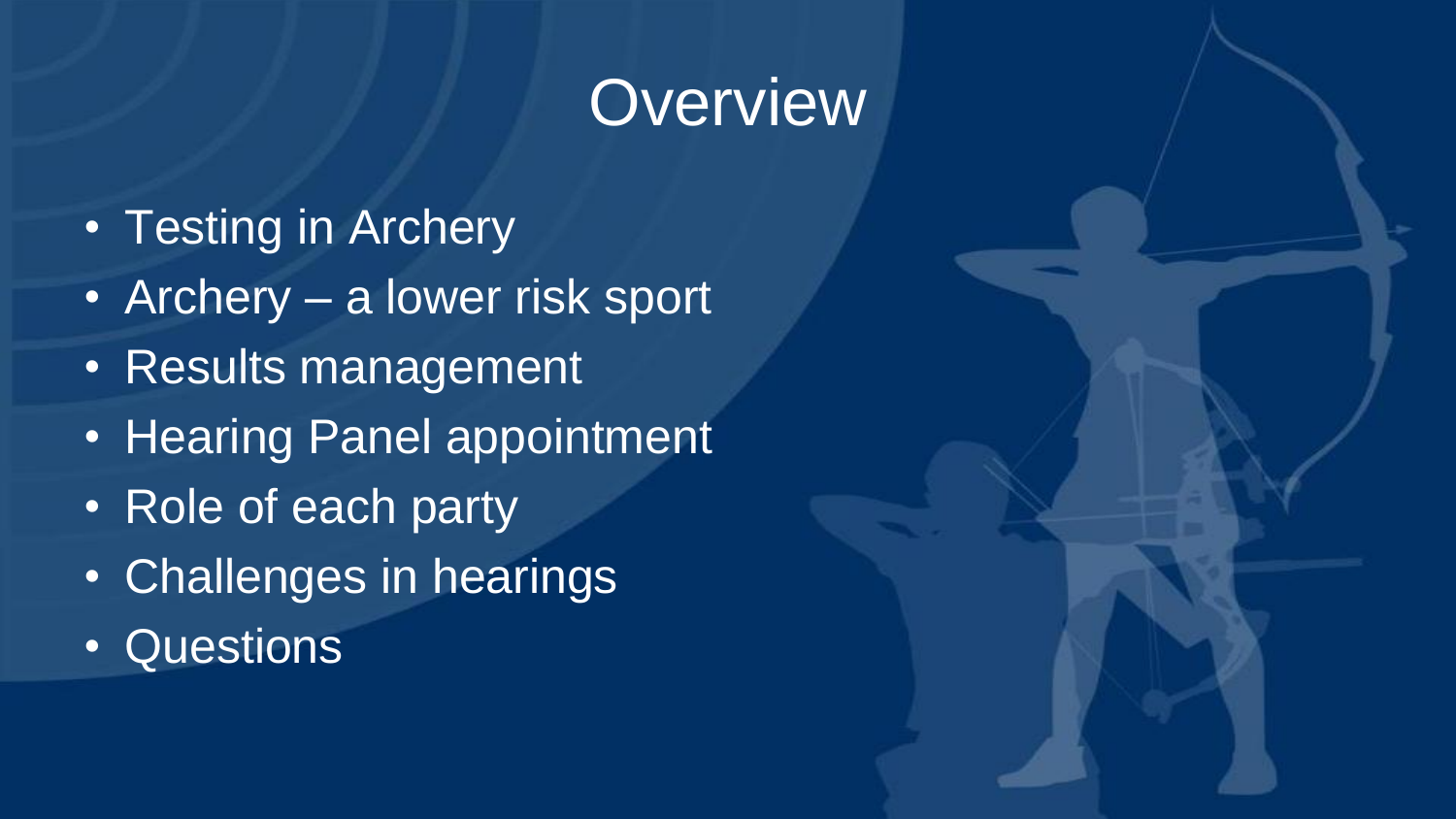## Archery a lower risk sport (1)

- 1997 Tom Crowe Betablocker (issue with rules)
- 2003 Chilian archer diuretic CAS
- 2005 Boldenone WADA to change list
- 2007 Issue with a refusal / wherabouts / privacy
- 2008 Issue with Epitestosteron LAB suspended
- 2012 Issue Epitestosteron LAB suspended
- 2014 Iranian Glycerol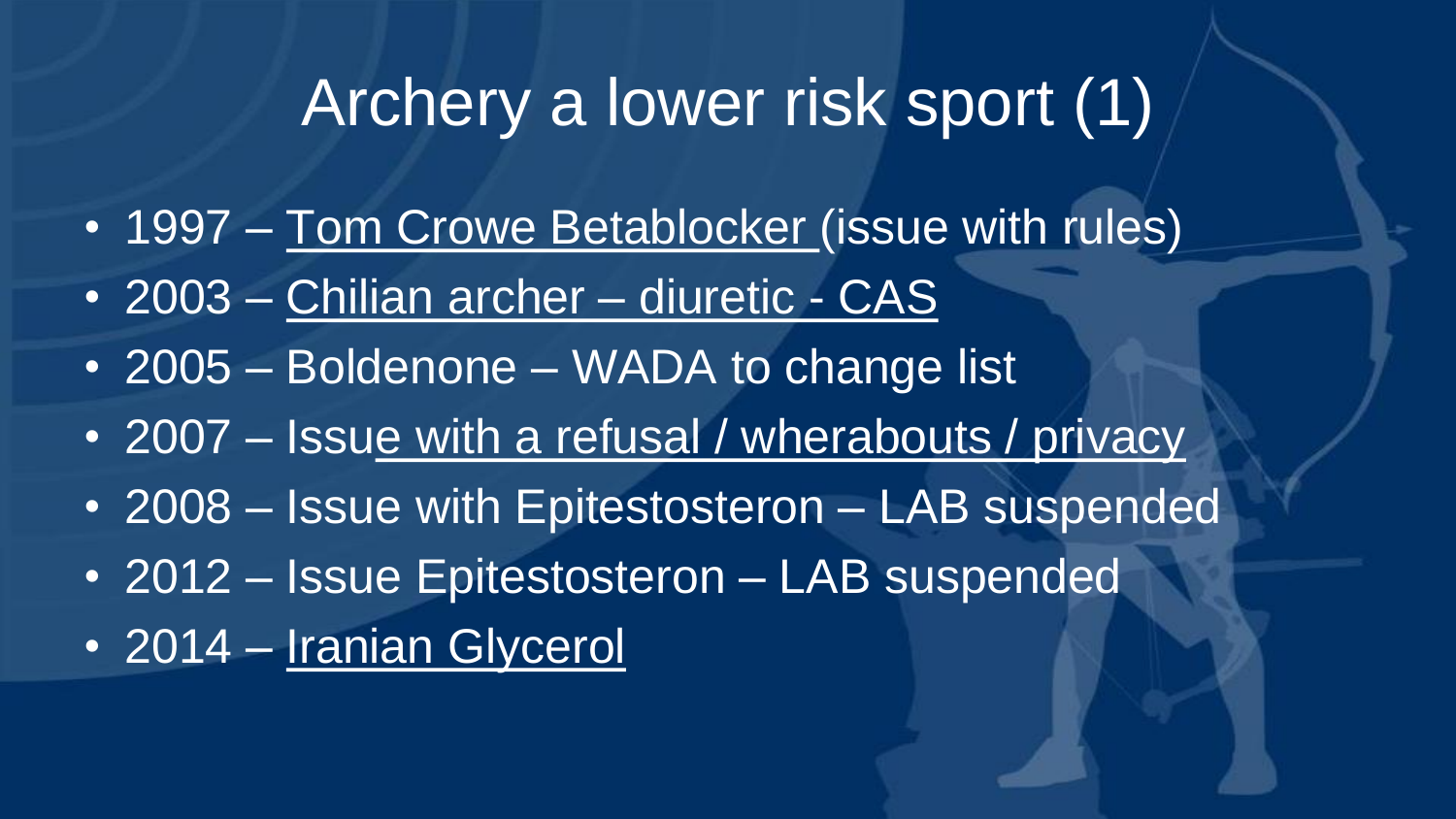# Testing in Archery

• In competition: 2015 all Tests – 621 (WA 181) • 2016 all Tests – 553 (\*) (WA: 206) • Out of competition. 2015 all 306 (WA 42) • 2016 all Tests 434 (\*) (WA: 50)

In 2015 11 AAF, 3 ADRV (1 international), 6 TUEs, 1 ongoing, 1 invalidated by lab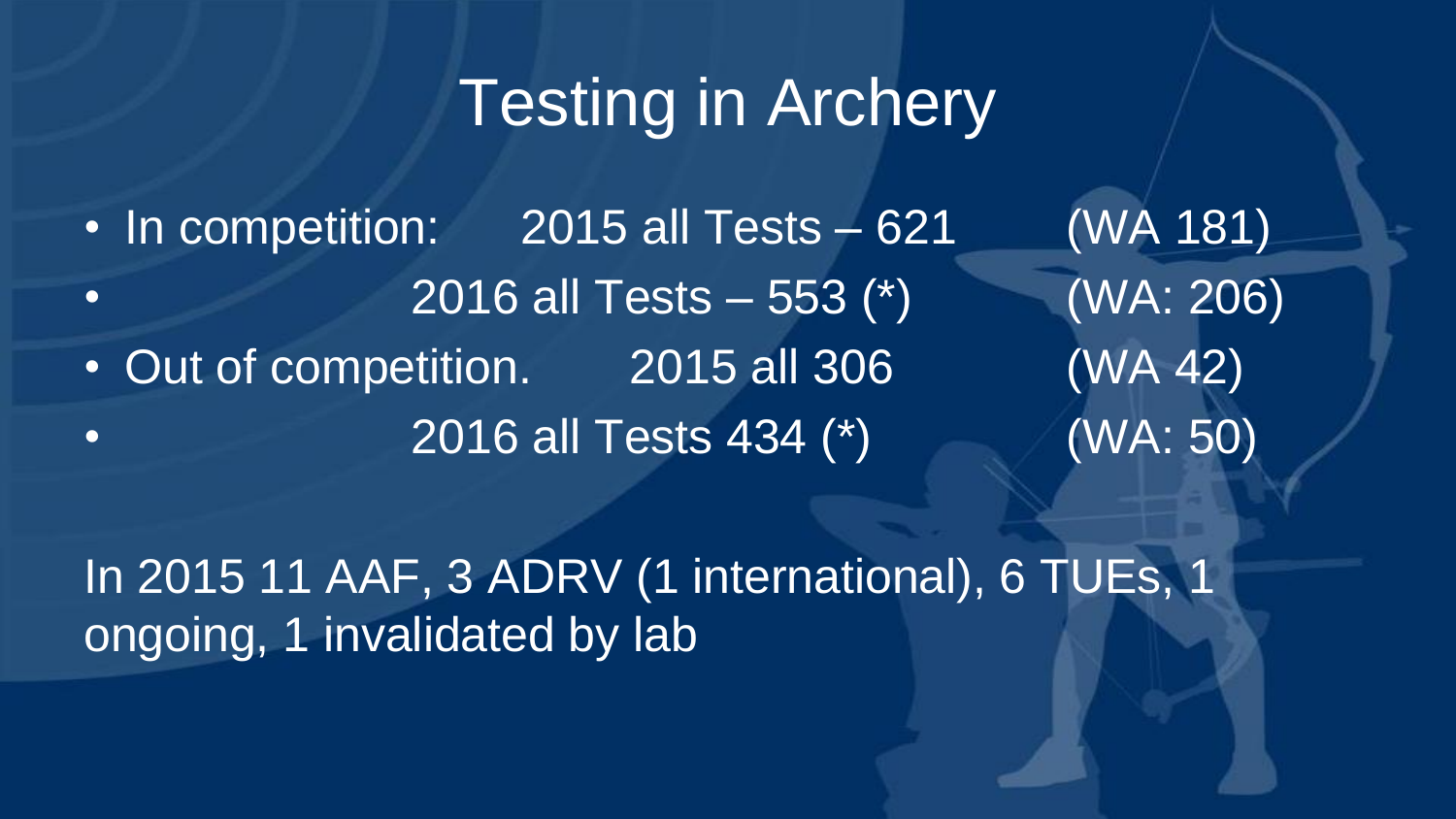# Archery a lower risk sport (2)

- 2015 *Indonesian Weight loss case Sibutramine*
- 2015 clenbuterol Contamination case
- 2016 Clostebol case
- 2016 Oxilofrine food supplement
- 2016 Boldenone contamination case



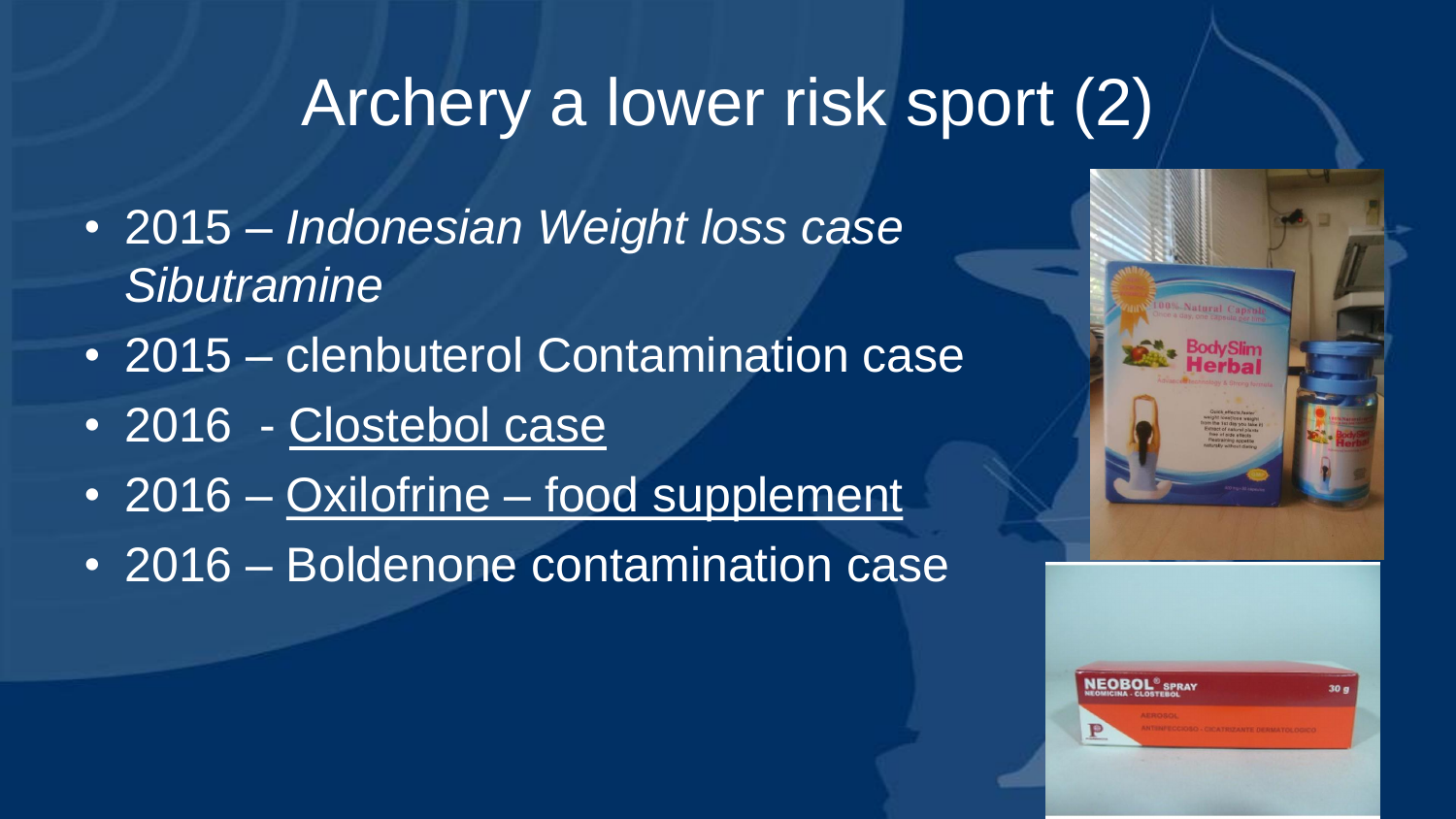#### Results Management

- An excellent Results Management is necessary
- Consult experts especially lab directors or REDS
- Results management carried out by DFSU
- World Archery assists by getting information when necessary and requested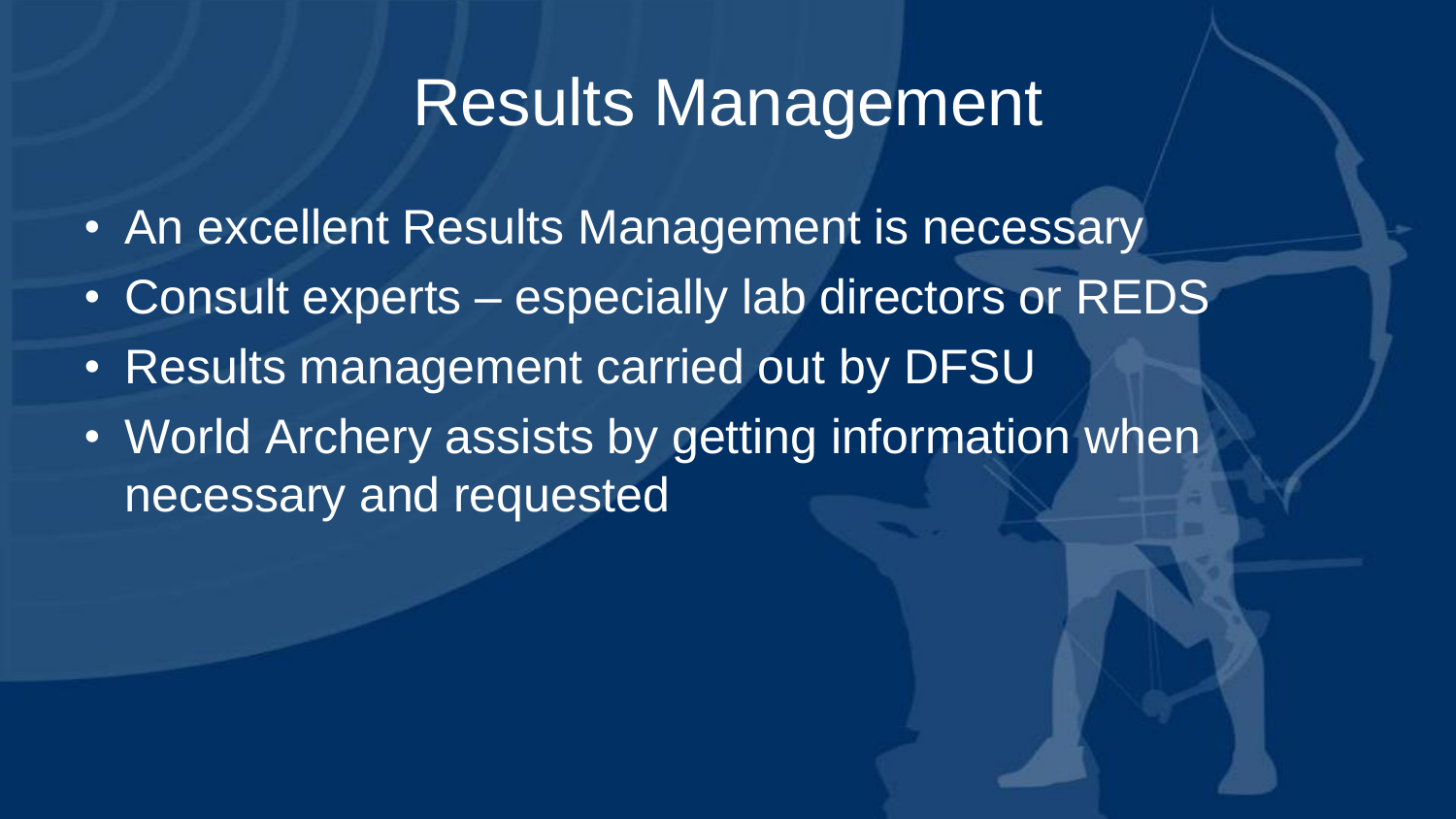# Hearing panel

- List of lawyers and doctors
- None of them have a role in World Archery
- Appointed on a case by case basis from the list
- Paid a fixed fee
- Panel two lawyers and one doctor
- Lawyers have CAS experience in most cases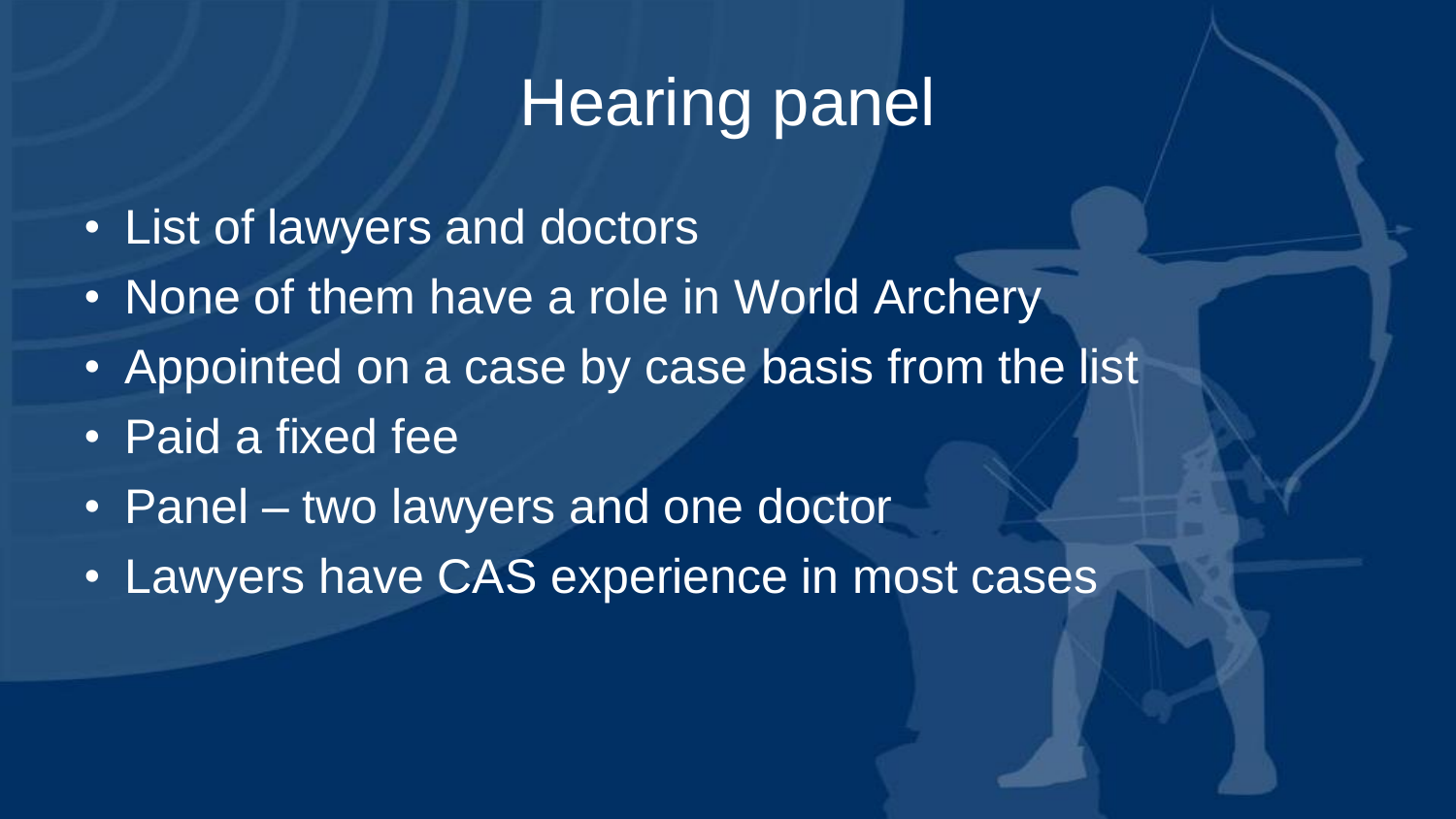### Role of each party

- World Archery: Provider of the court session logistics minutes – recording – conference call (used webex in 2016)
- DFSU: Prosecutor
- Lawyer of the athlete: defense
- Hearing Panel : Judge
- Experts when required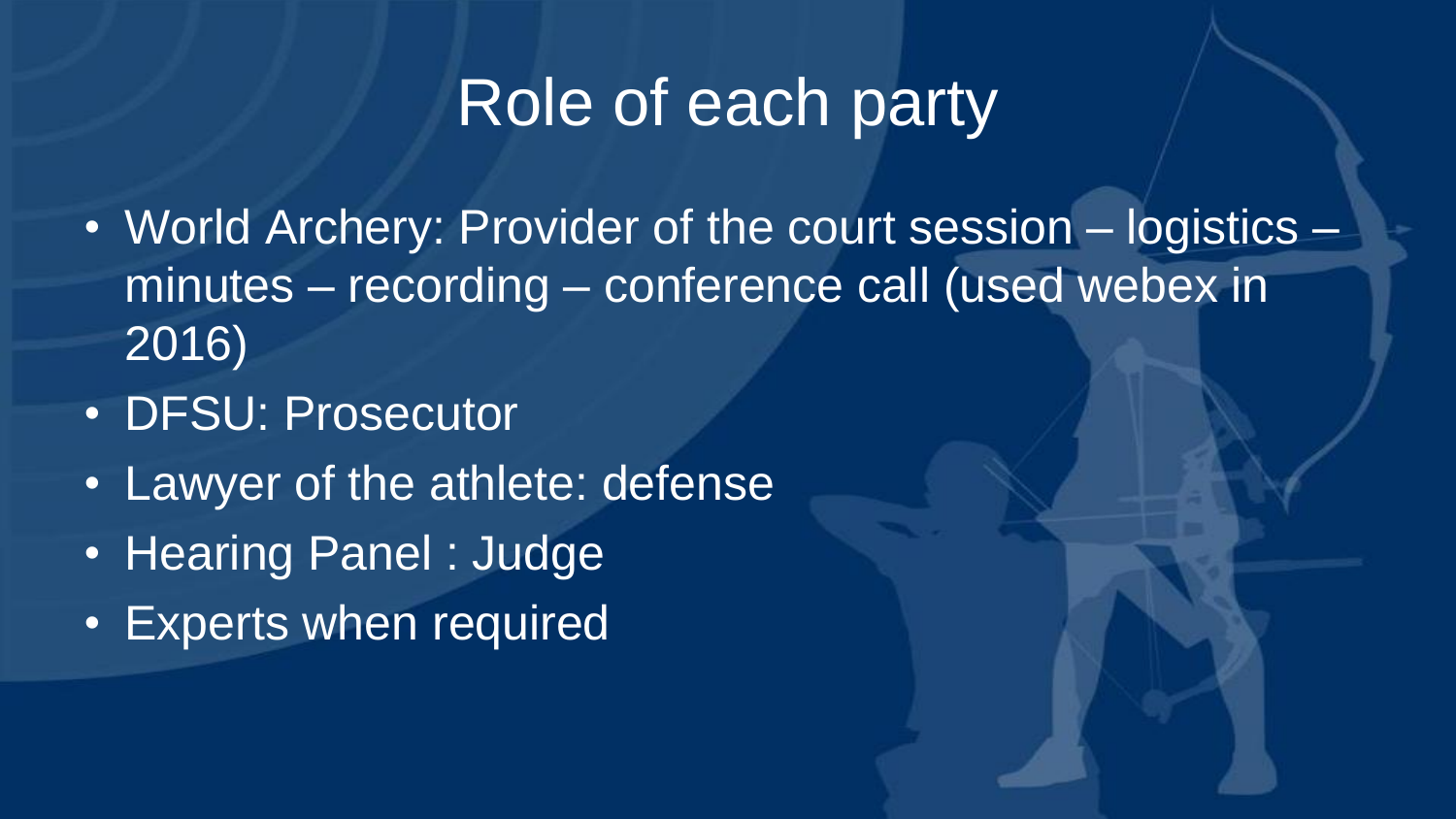# **Challenges**

- You can't protect the athlete against himself
- As Federation or DFSU you can't play the defense of the athlete and all roles must be respected
- Clear written procedures are an absolute must
- Order of procedure communicated in advance
- Hearings are based on written statements which are clarified during the hearing – no new evidence
- Record everything
- Stay with the rules even if you disagree!!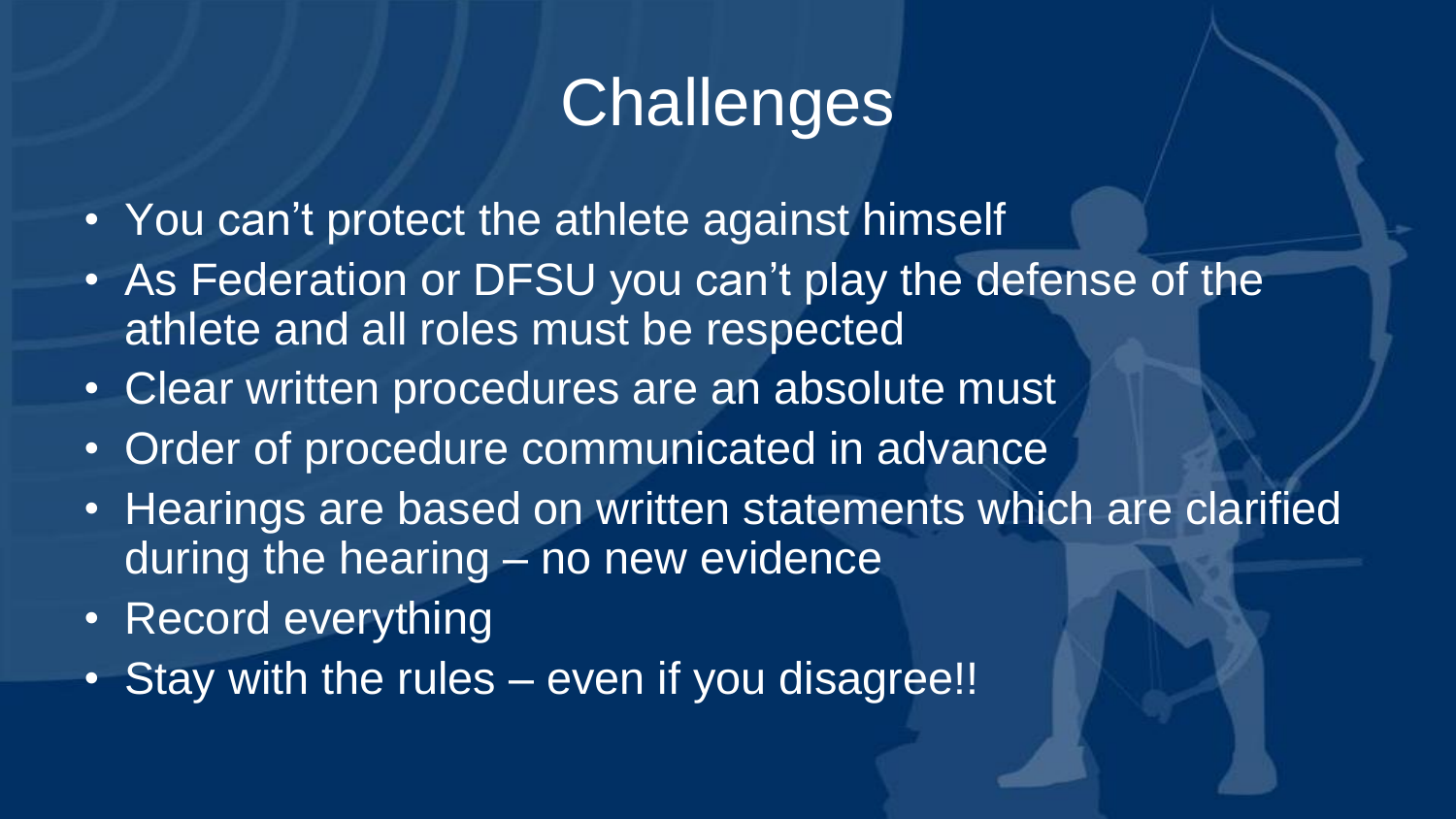#### Some examples of issues during hearings

- Counsel for the Archer, citing the passing of the deadline for the naming of witnesses on 7June at 12.00 CET, objected to the testimony of Dr. Mazzoni, stating that "the Federation cannot simply put a placehotder that hitherto unknown colleagues may testify."
- At the opening of the hearing, the Panel issued its ruling that the testimony of Dr. Mazzoni would be taken over the objection of the Archer. The Panel cited the inability of the Administrator to reach Dr. Rabin in China on such short notice, the fact that the possibility of a representative in place of Dr. Rabin had been announced by the Administrator and that the expert witness would not be speaking for himself, but rather for the WADA Scientific Department. Moreover, the Archer would not be impaired in his right to cross-examine the expert witness.
- Counsel for the Archer maintained his objection to the testimony of Dr. Mazzoni as substitute for Dr. Rabin and refused to put any questions to the witness Mazzoni.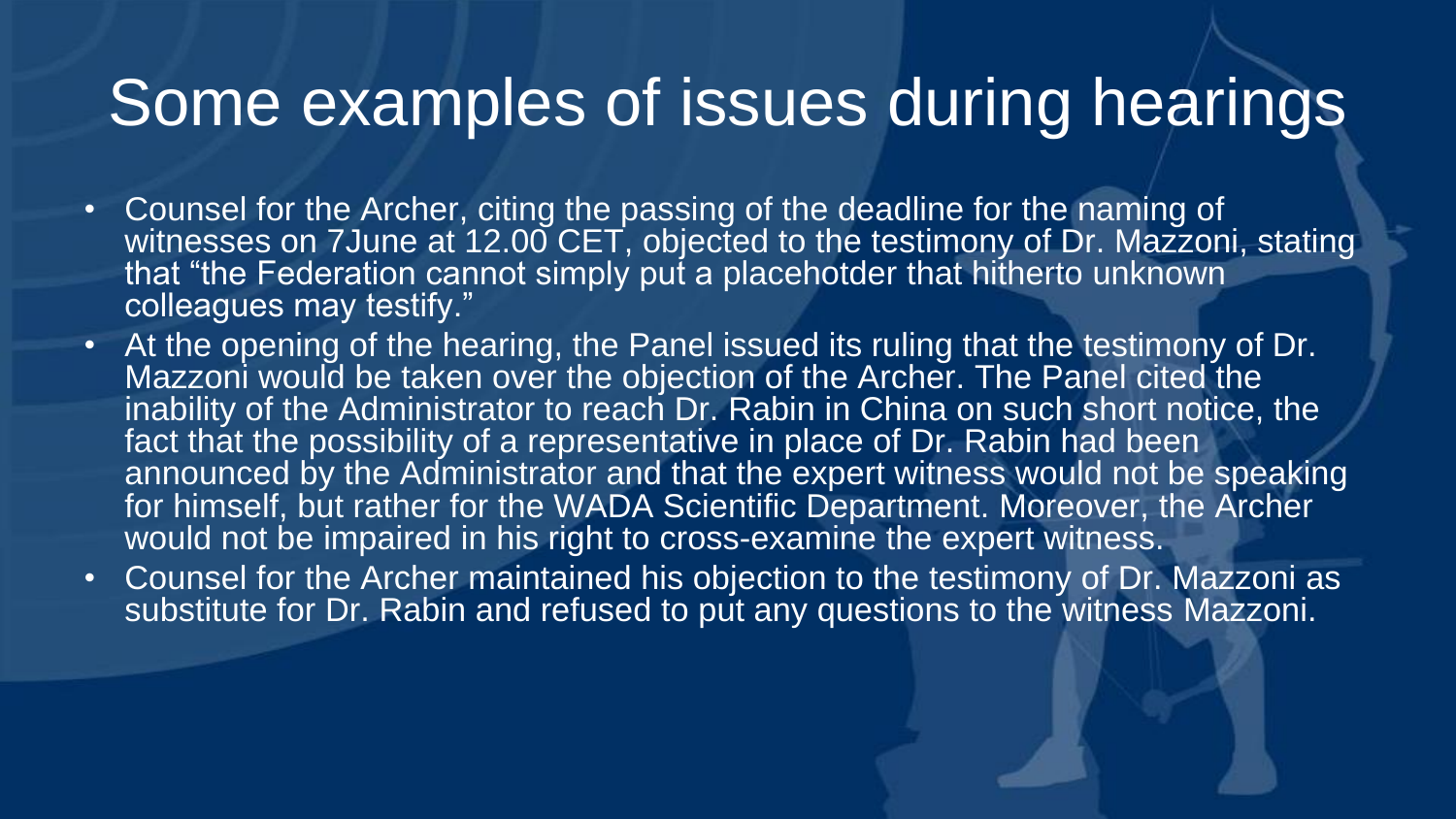- The Chairman of the Panel then proposed to the Parties that, on the basis of the Panel's past experience, it would be beneficial for the Panel, if all of the experts would be present during the taking of the expert testimony, thus forming an expert panel. Following the questions and answers of the Panel and the Parties to each of the experts, the experts would then have the opportunity to question each other regarding the subject matter of their respective testimonies.
- The Administrator raised no objection to this proposal. It was, however, objected to by the Archer's counsel who pointed out that the Panel had sufficient time to announce this proposal prior to hearing. If the proposal would now be accepted, the Archer would be deprived of its right to prepare his own witness properly. Following this objection, the Panel ruled in favor of the Archer and the proposal was then retracted.